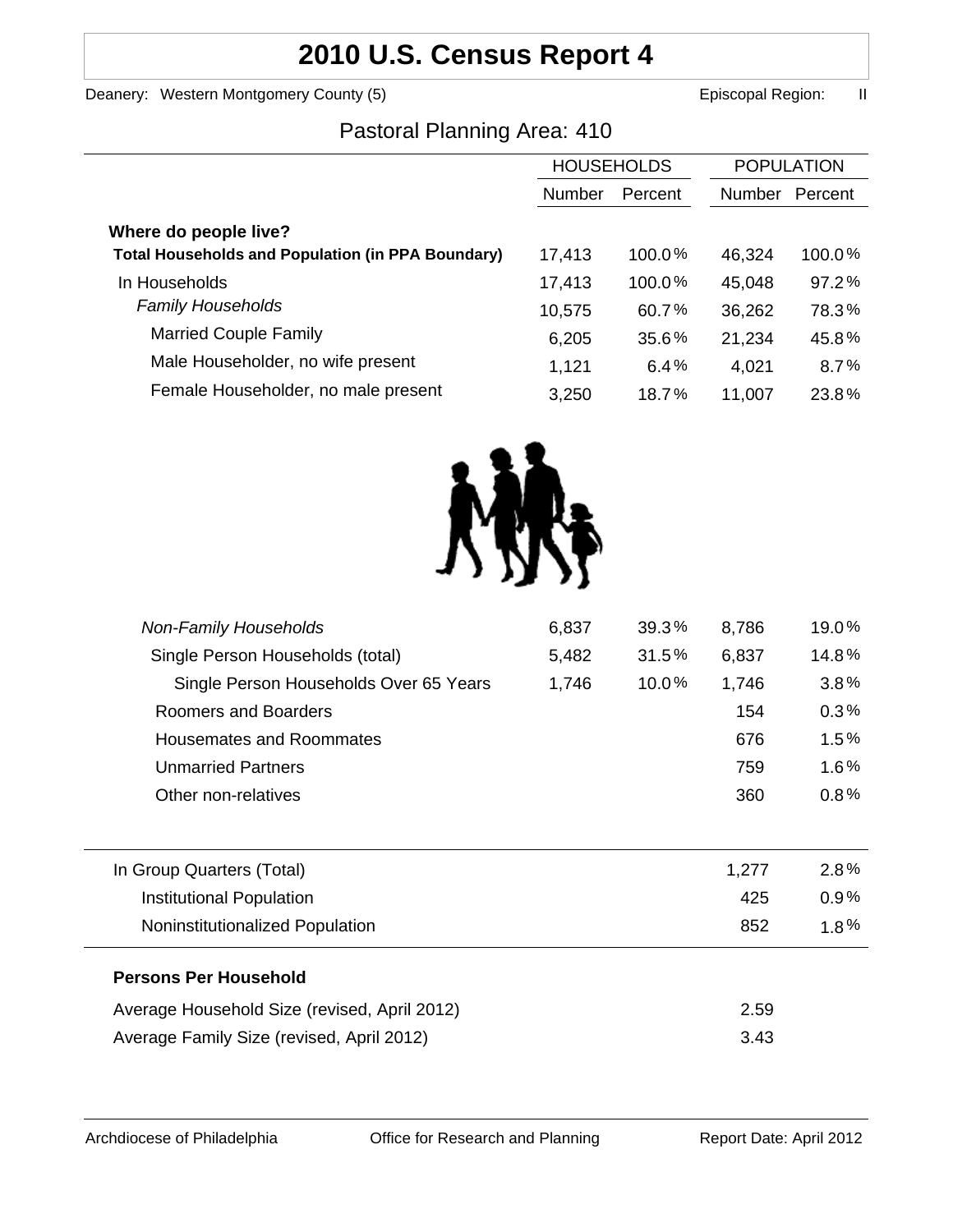# **2010 U.S. Census Report 4**

Deanery: Western Montgomery County (5) earned the control of the Episcopal Region: II

## Pastoral Planning Area: 410

|                                                   |        | <b>POPULATION</b> |
|---------------------------------------------------|--------|-------------------|
| <b>CHILDREN - UNDER AGE 18</b>                    | Number | Percent           |
| Total Children - Under Age 18 (in PPA Boundary)   | 10,892 | 100.0%            |
| In Households                                     | 10,816 | 99.3%             |
| Householder or spouse is under 18                 | 4      | 0.0%              |
| With Related:                                     |        |                   |
| Married-Couple Family                             | 4,819  | 44.5%             |
| Male Householder, No Wife Present                 | 706    | 6.5%              |
| Female Householder, No Husband Present            | 3,423  | 31.4%             |
| <b>Other Related Householder</b>                  | 569    | 9.6%              |
| <b>With Non-Relatives</b>                         | 251    | 2.3%              |
| <b>Grandparent Householder</b>                    | 1,045  | $9.6\%$           |
| In Group Quarters                                 | 75     | 0.7%              |
| Institutionalized population                      | 13     | 0.1%              |
| Noninstitutionalized population                   | 63     | 0.6%              |
| <b>ADULTS - AGE 65 AND OLDER</b>                  |        |                   |
| Total Adults - Age 65 and Older (in PPA Boundary) | 5,747  | 100.0%            |
| In Households                                     | 5,381  | 93.6%             |
| Family Households:                                | 3,423  | 59.6%             |
| Is Householder or Spouse                          | 2,891  | 50.3%             |
| With Other Relative Householder                   | 137    | 2.4%              |
| With Non-Related Householder                      | 37     | $0.6\%$           |
| is Parent                                         | 291    | 5.1%              |
| is Parent-in-Law                                  | 67     | 1.2%              |
| In Non-family Households:                         | 1,958  | 34.1%             |
| Male Living Alone                                 | 503    | $8.8\%$           |
| Male not Living Alone                             | 67     | 1.2%              |
| Female Living Alone                               | 1,243  | 21.6%             |
| Female not Living Alone                           | 44     | 0.8%              |
| Other                                             | 101    | 1.8%              |
| In Group Quarters                                 | 366    | 6.4%              |
| Institutionalized population                      | 294    | 5.1%              |
| Noninstitutionalized population                   | 72     | 1.3%              |
| Housing Units in the Pastoral Planning Area       |        |                   |
| <b>Total Housing Units</b>                        | 19,131 | 100.0%            |
| Occupied                                          | 17,413 | 91.0%             |
| Owner-Occupied                                    | 8,806  | 46.0%             |
| Renter-Occupied                                   | 8,607  | 45.0%             |
| Vacant                                            | 1,718  | 9.0%              |

Archdiocese of Philadelphia **Office for Research and Planning** Report Date: March 2012